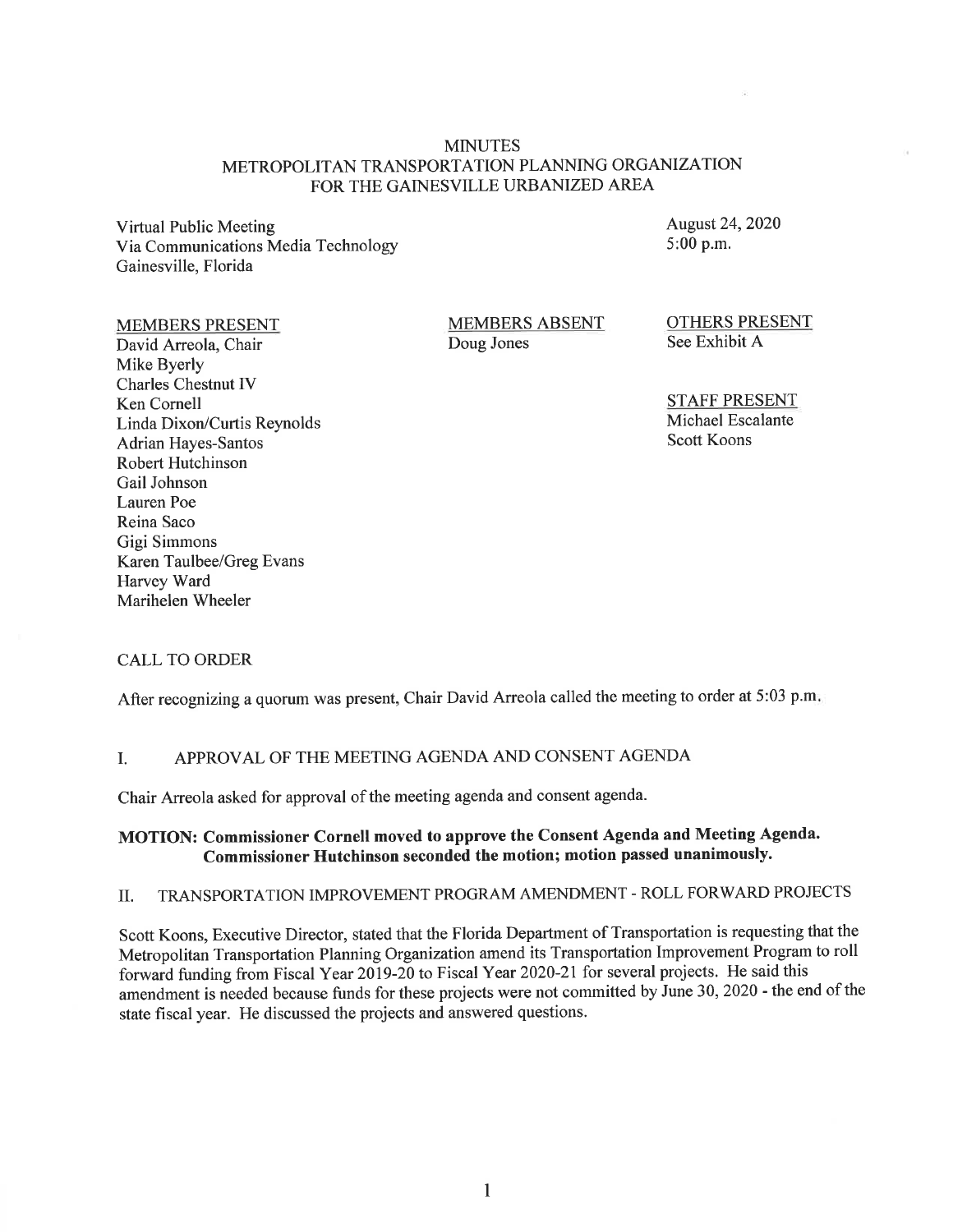MOTION: Commissioner Hutchinson moved to approve the Transportation Improvement Program Amendment for Fiscal Years 2020-21 Roll Forward Projects. Commissioner Ward seconded the motion. Mr. Koons conducted a roll call vote.

| <b>City Member</b>         | Yes                   | N <sub>0</sub> | <b>County Member</b>       | Yes | N <sub>0</sub> |
|----------------------------|-----------------------|----------------|----------------------------|-----|----------------|
|                            |                       |                | Mike BYERLY                | X   |                |
|                            |                       |                | <b>Charles CHESTNUT IV</b> | X   |                |
|                            |                       |                | Ken CORNELL                | X   |                |
| <b>Adrian HAYES-SANTOS</b> | X                     |                |                            |     |                |
|                            |                       |                | Robert HUTCHINSON          | X   |                |
| Gail JOHNSON               | $\mathbf X$           |                |                            |     |                |
| Lauren POE                 | X                     |                |                            |     |                |
| Reina SACO                 | X                     |                |                            |     |                |
| <b>Gigi SIMMONS</b>        | $\overline{\text{X}}$ |                |                            |     |                |
| Harvey WARD                | X                     |                |                            |     |                |
|                            |                       |                | Marihelen WHEELER          | X   |                |
| David ARREOLA              | $\bf{X}$              |                |                            |     |                |
| <b>Totals</b>              | 7                     | 0              |                            | 5   | ⋒              |

#### Motion passed unanimously.

### III. YEAR 2045 TRANSPORTATION COST FEASIBLE PLAN PUBLIC HEARING-

#### A. WELCOME AND OPENING REMARKS

Mr. Koons discussed the procedure for the public hearing and adoption of the Year 2045 Transportation Cost Feasible Plan.

## B. YEAR 2045 TRANSPORTATION COST FEASIBLE PLAN PRESENTATION

Mr. Koons and Edward Ng, Technical Vice-President for Planning, The Corradino Group, Inc. Project Manager, presented a slideshow concerning the Gainesville Metropolitan Area transportation system analysis and draft Year 2045 Transportation Cost Feasible Plan and answered questions.

#### C. YEAR 2045 TRANSPORTATION COST FEASIBLE PLAN PUBLIC COMMENTS

Chair Arreola declared the public hearing open.

Prior to public comment, several members discussed service equity concerns due to lack of cost feasible projects in East Gainesville and unincorporated East Alachua County

Several members of the public spoke in support of adding the State Road 24 (Archer Road) from SW 122nd Street (Parker Road) to SW 75th Street (Tower Road) Four-Laning Project to the Year 2045 Transportation Cost Feasible Plan.

### D. CLOSE PUBLIC HEARING

Chair Arreola closed the public hearing.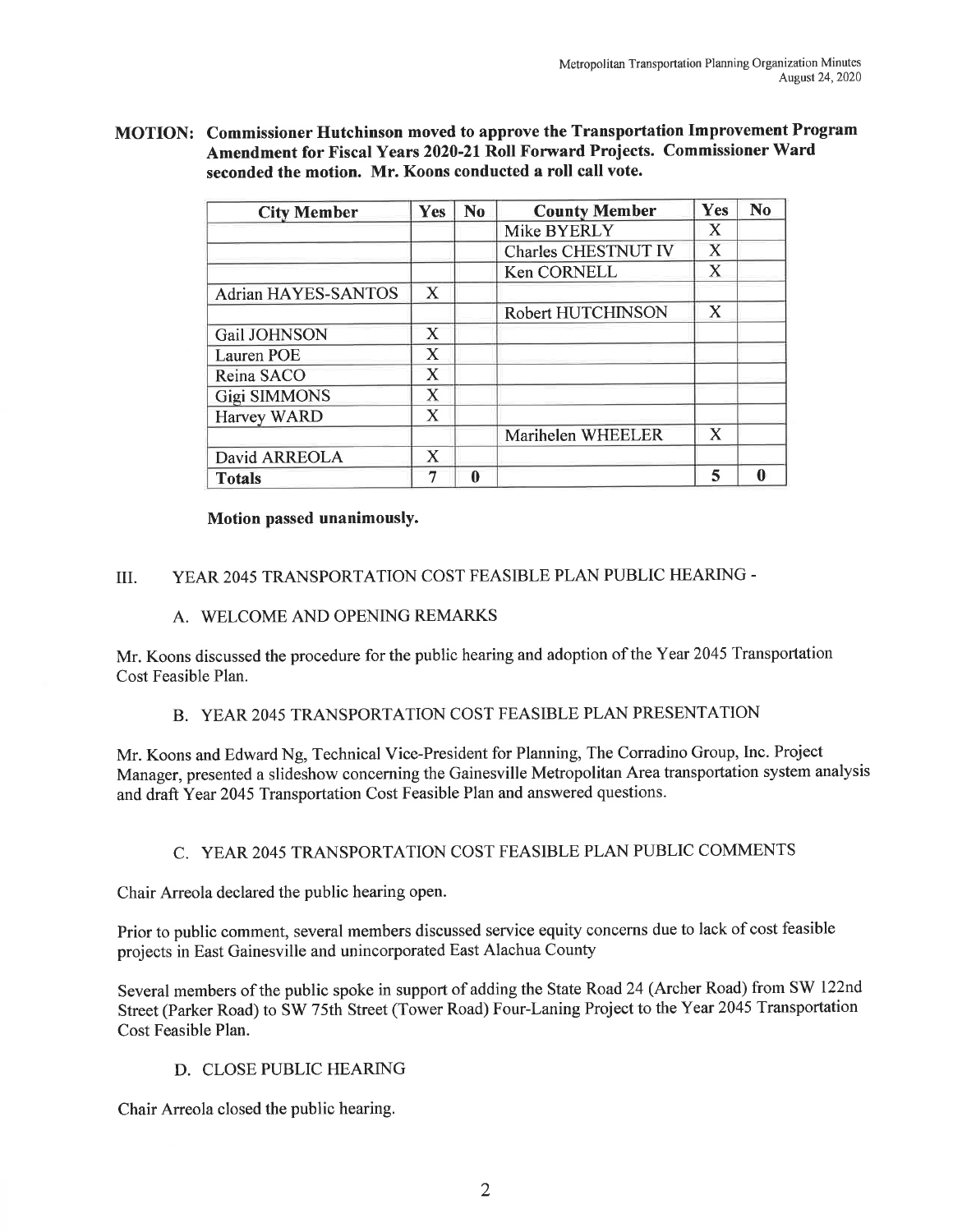*At this time, County Commissioners Charles Chestnut IV and Robert Hutchinson left the meeting.* 

V. ADOPTION OF YEAR 2045 LONG-RANGE TRANSPORTATION PLAN COST FEASIBLE PLAN

Mr. Koons reviewed the draft Year 2045 Transportation Cost Feasible Plan. He recommended approval of the joint Bicycle/Pedestrian Advisory Board, Citizens Advisory Committee, Technical Advisory Committee and staff recommendation.

Chair Arreola asked for a motion to adopt the Year 2045 Transportation Needs Plan.

MOTION: Commissioner Simmons moved to defer action concerning adoption of the Year 2045 Transportation Cost Feasible Plan in order to identify whether any City of Gainesville Capital Improvement Program projects could be included Year 2045 Transportation Cost Feasible Plan. Commissioner Cornell seconded the motion. Mr. Koons conducted a roll call vote.

| <b>City Member</b>         | <b>Yes</b>            | N <sub>o</sub>   | <b>County Member</b> | Yes         | N <sub>0</sub> |
|----------------------------|-----------------------|------------------|----------------------|-------------|----------------|
|                            |                       |                  | Mike BYERLY          |             | X              |
|                            |                       |                  | Ken CORNELL          | X           |                |
| <b>Adrian HAYES-SANTOS</b> |                       | X                |                      |             |                |
| Gail JOHNSON               | X                     |                  |                      |             |                |
| <b>Lauren POE</b>          |                       | X                |                      |             |                |
| Reina SACO                 |                       | $\mathbf X$      |                      |             |                |
| <b>Gigi SIMMONS</b>        | X                     |                  |                      |             |                |
| Harvey WARD                | $\overline{\text{X}}$ |                  |                      |             |                |
|                            |                       |                  | Marihelen WHEELER    | $\mathbf X$ |                |
| David ARREOLA              | X                     | X                |                      |             |                |
| <b>Totals</b>              | 3                     | $\boldsymbol{4}$ |                      | $\mathbf 2$ |                |

Motion failed for lack of a majority of City of Gainesville members.

- MOTION: Commissioner Hayes-Santos moved to approve the Year 2045 Long-Range Transportation Plan Cost Feasible Plan:
	- 1. Exhibit 1 -Year 2045 Cost Feasible Plan consisting of the:
		- A. Florida Transportation Plan Strategic Intermodal System Projects within the Gainesville Metropolitan Area;
		- B. Transit Development Plan project implementation funding in the amount of \$66. 7 million present value allocation (State Revenue Forecast Table 5);
		- C. Proposed Alachua Countywide Bicycle-Pedestrian Master Plan "Box Funds" in the amount of \$20.2 million present value allocation (ten percent); and
		- D. Projects within in the \$182.1 million present value cost estimate (State Revenue Forecast Table 5).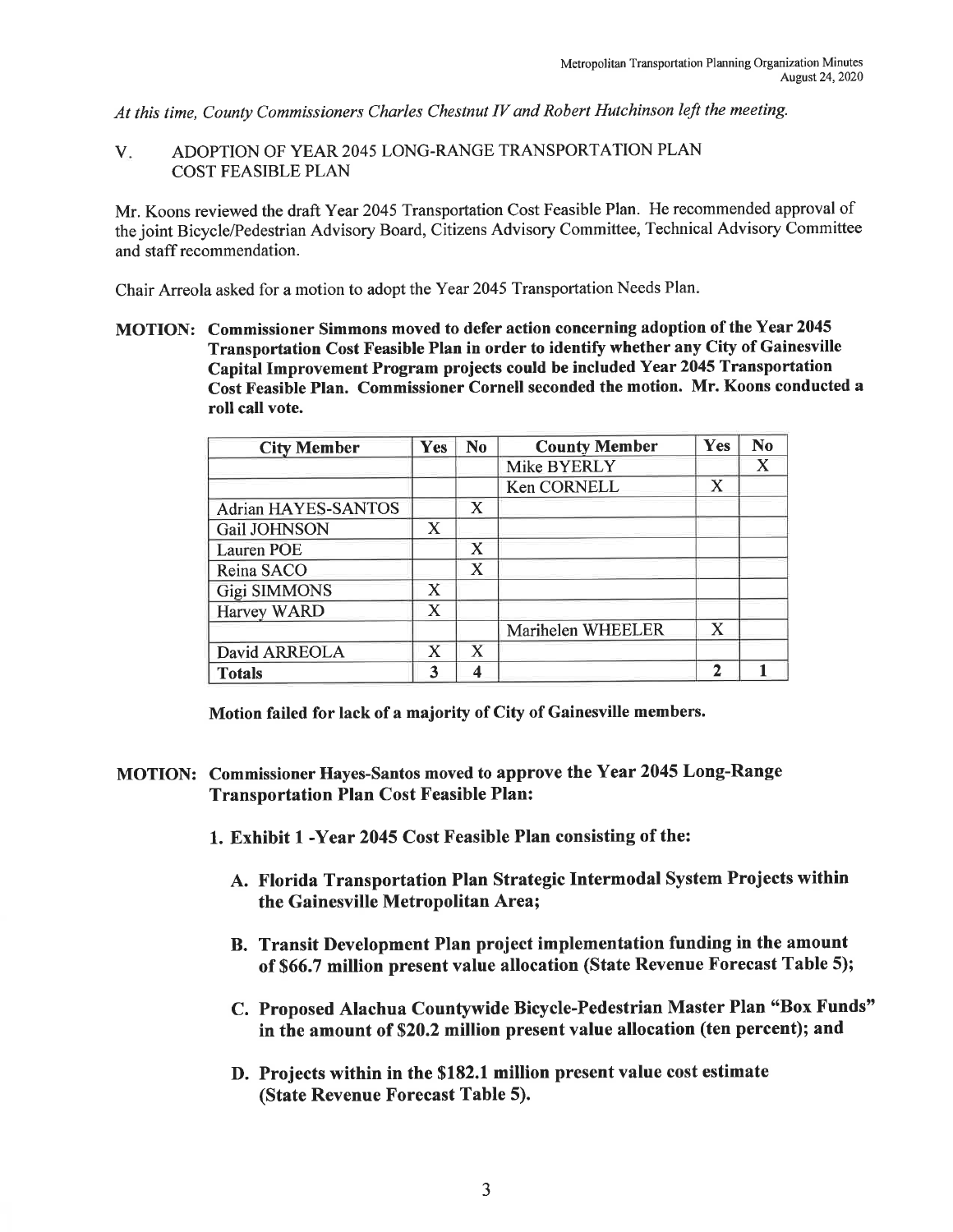- 2. Include in the Year 2045 Cost Feasible Plan Final Report:
	- A. Unfunded Year 2045 Needs Plan Projects (see Exhibit 2);
	- B. Discretionary Projects [discretionary funding-eligible projects] (see Exhibit 2); and
	- C. Aspirational Projects [projects beyond Year 2045 Cost Feasible Plan horizon, projects lacking transit-oriented population (and density), and projects on roadways not in Federal Aid-Eligible Report] (see Exhibit 3).

Mayor Poe seconded the motion. Mr. Koons conducted a roll call vote.

| <b>City Member</b>         | <b>Yes</b>            | N <sub>o</sub> | <b>County Member</b> | Yes         | N <sub>o</sub> |
|----------------------------|-----------------------|----------------|----------------------|-------------|----------------|
|                            |                       |                | Mike BYERLY          | X           |                |
|                            |                       |                | Ken CORNELL          |             | X              |
| <b>Adrian HAYES-SANTOS</b> | X                     |                |                      |             |                |
| Gail JOHNSON               |                       | X              |                      |             |                |
| <b>Lauren POE</b>          | X                     |                |                      |             |                |
| Reina SACO                 | X                     |                |                      |             |                |
| <b>Gigi SIMMONS</b>        |                       | X              |                      |             |                |
| Harvey WARD                | X                     |                |                      |             |                |
|                            |                       |                | Marihelen WHEELER    | X           |                |
| David ARREOLA              | $\overline{\text{X}}$ |                |                      |             |                |
| <b>Totals</b>              | 5                     | $\mathcal{P}$  |                      | $\mathbf 2$ |                |

Motion passed 7 to 3.

#### V. NEXT METROPOLITAN TRANSPORTATION PLANNING ORGANIZATION MEETING

Chair Arreola announced that the next Metropolitan Transportation Planning Organization meeting is scheduled for October 26, 2020 at 3:00 p.m.

#### VI. COMMENTS

#### A. METROPOLITAN TRANSPORTATION PLANNING ORGANIZATION MEMBERS

#### MOTION: Commissioner Hayes-Santos moved to direct staff to schedule a workshop to discuss mobility in the Gainesville Metropolitan Area. Mayor Poe seconded the motion; motion passed unanimously.

A member discussed the Transportation Management Area population threshold and asked about the availability of the Census 2020 count for the Gainesville Metropolitan Area.

Mr. Koons stated that the Census 2020 count for the Gainesville Metropolitan Area will not be available until 2021 or 2022.

Karen Taulbee, Florida Department of Transportation Urban Planning Manager, stated that it may be up to two-and one-half years before the Census 2020 count for the Gainesville Metropolitan Area is available.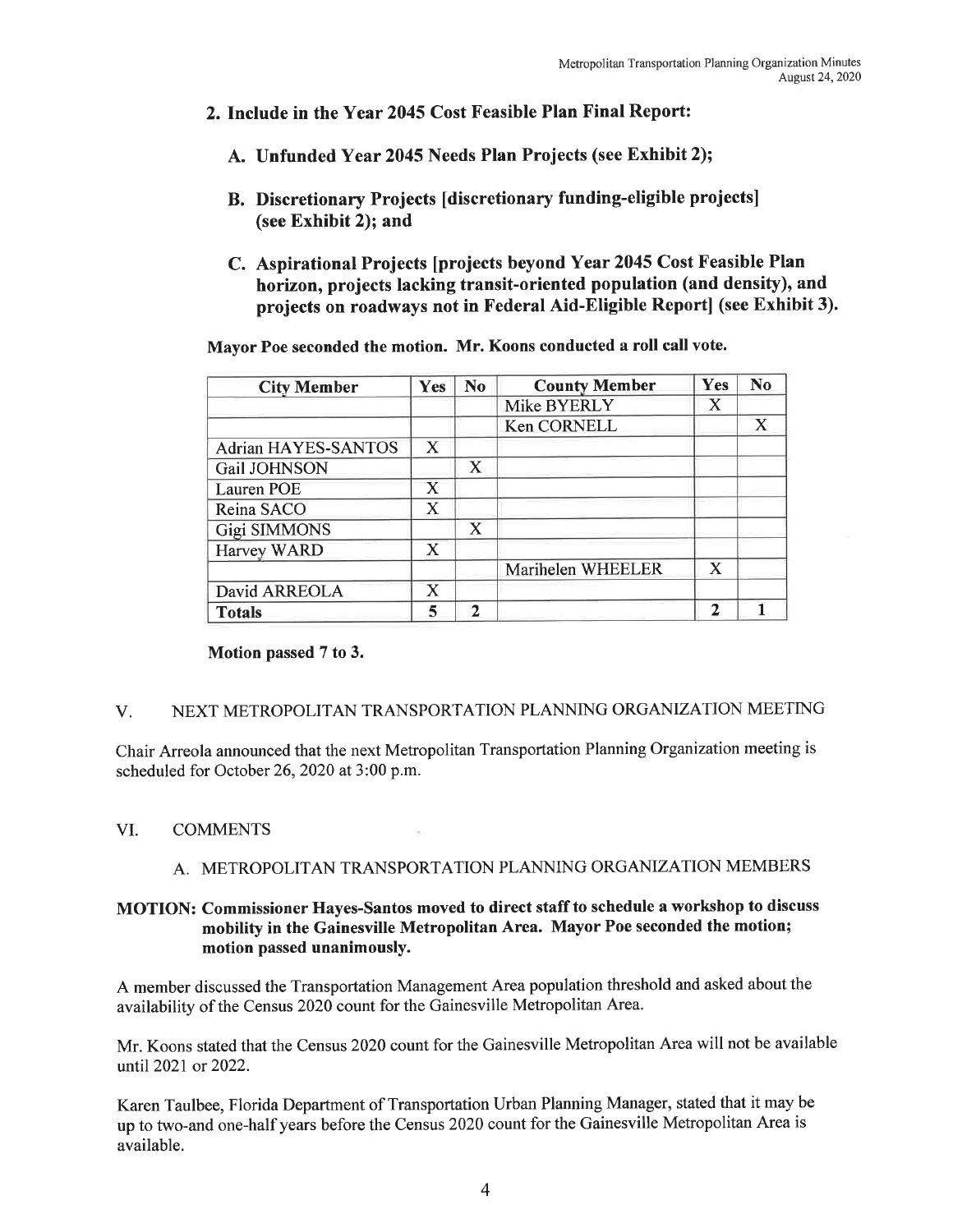B. CITIZENS

There were no citizen comments.

C. CHAIR'S REPORT

There was no Chair's Report.

### ADJOURNMENT

The meeting was adjourned at 6:10 p.m.

 $20$  $\frac{1}{2}$ Date

Adrian Hayes-Santos, Secretary/Treasurer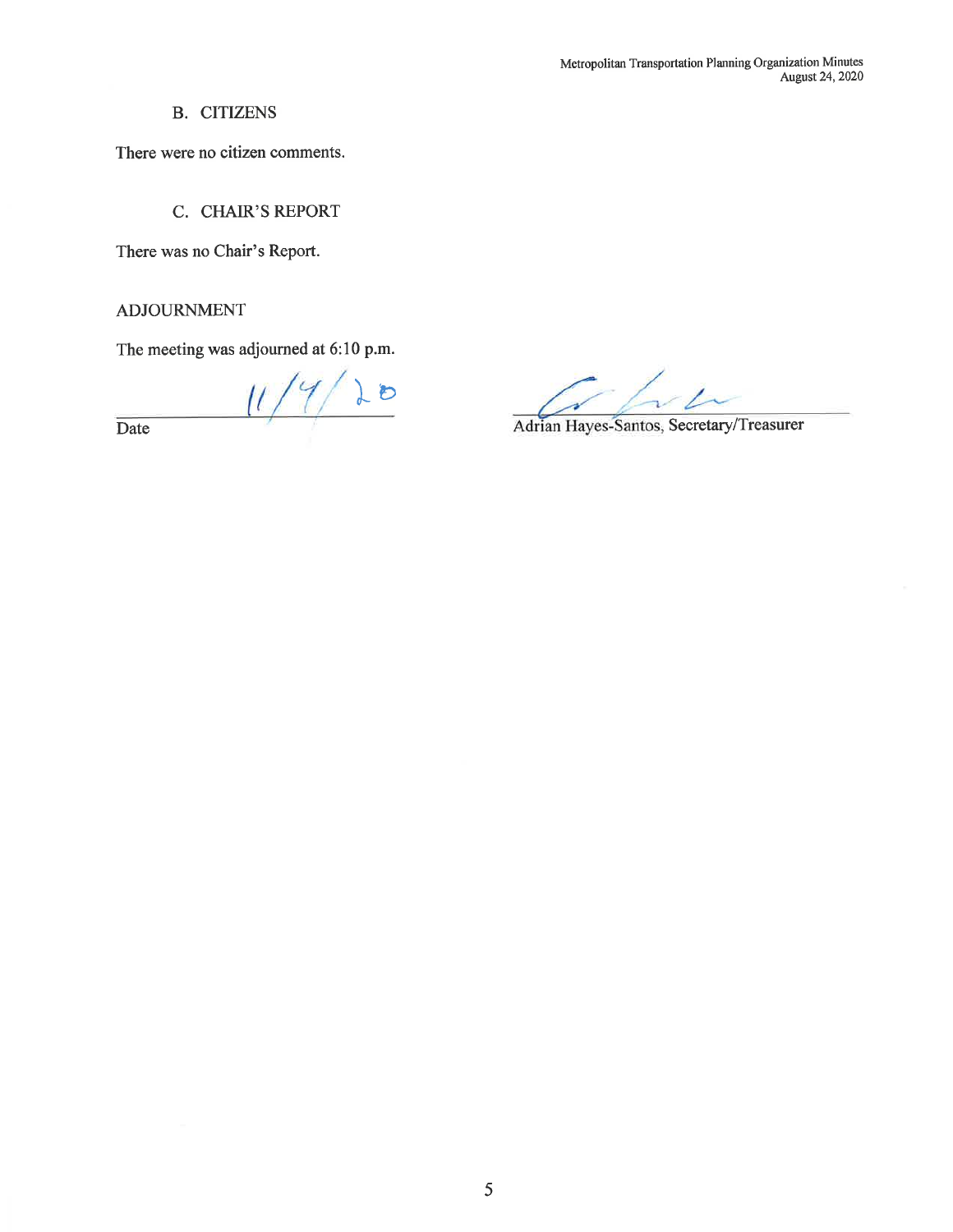## **EXHIBIT A**

#### **Interested Citizens**

#### **Alachua County**

**City of Gainesville** 

Lee Feldman Tammi Gibson Jesus Gomez Deborah Leistner Melisa Mccreedy Frederick Murry

#### **Florida Department of Transportation**

James Knight Mari Schwabacher

Thomas Hawkins Robert Karp Aditya Katragadda Edward Ng Nathan Scott Michael Smead Gregory Stepp Srin Varanasi

Chris Dawson Corbin Hanson Sylvia Torres

\* Via telephone

# Spoke and provided written comments

t:\mike\em21 \mtpo\minutes\aug24min.doc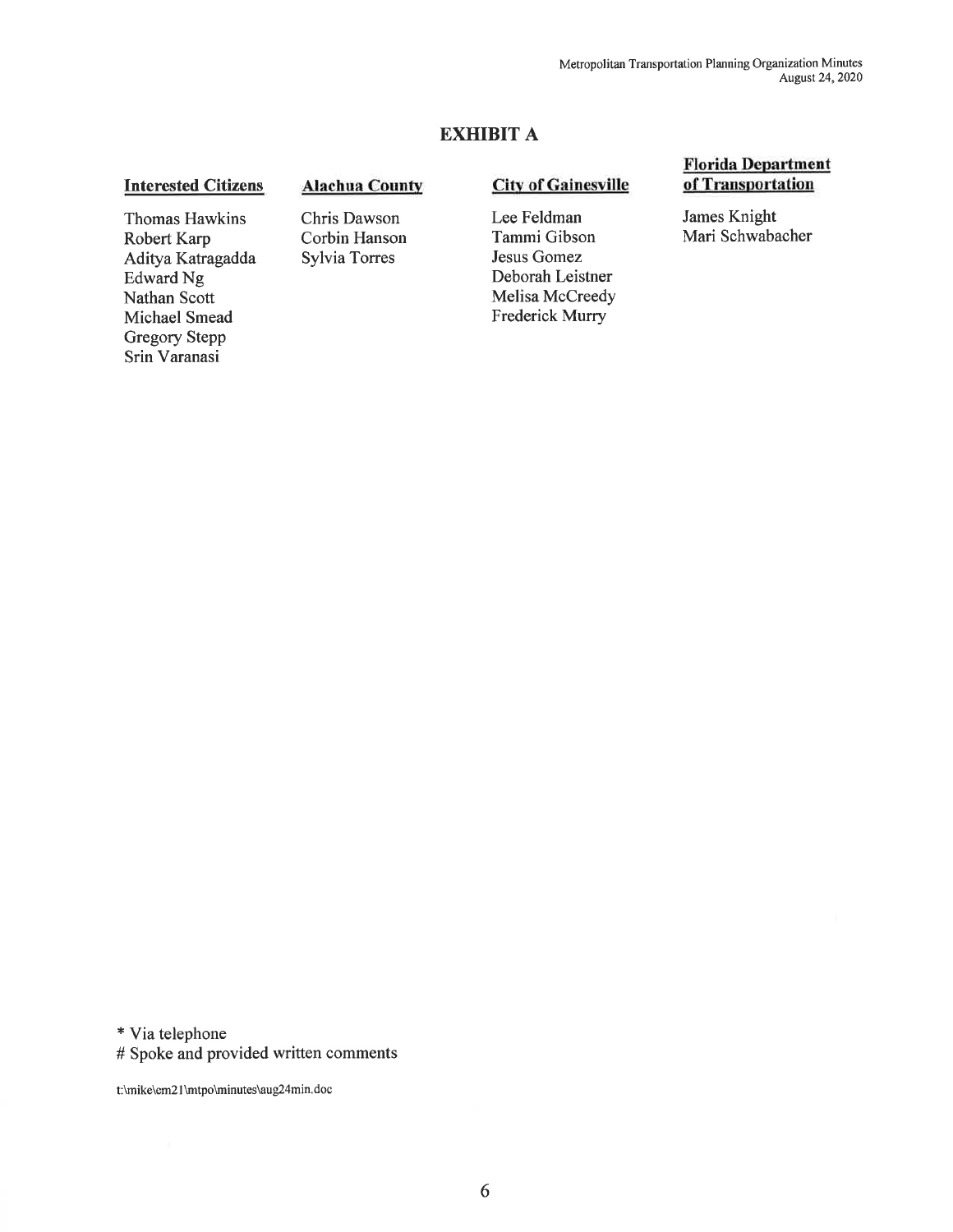

North **Central Florlda Region al Planning Council** 

2009 NW B7th Place, Geineeville, FL S2SE5S-1 BOS • SE52. SE5E5. 2200

#### CONSENT AGENDA METROPOLITAN TRANSPORTATION PLANNING ORGANIZATION FOR THE GAINESVILLE URBANIZED AREA

Virtual Public Meeting 5:00 p.m. Via Communications Media Technology Gainesville, Florida

August 24, 2020

#### STAFF RECOMMENDATION

Page<sup>#7</sup> CA. 1 Minutes - June 22, 2020 APPROVE MINUTES

This set of Metropolitan Transportation Planning Organization minutes is ready for review.

Page #29 CA. 2 Engagement Letter for Fiscal Year 2019-20 Audit APPROVE JOINT

# RECOMMENDATION

The audit this year will be prepared by Powell and Jones, Certified Public Accountants.

Page #37 CA. 3 Fiscal Year 2020-21 Budget APPROVE JOINT

RECOMMENDATION

This budget establishes revenue and expenditure levels for the fiscal year

Page #41 CA. 4 Continuity of Operations Plan APPROVE STAFF

RECOMMENDATION

Thjs plan, which is reviewed each year and revised as needed, bas been revised to address disruption of normal staffing services and activities of the Metropolitan Transportation Planning Organization and its subcommittees and advisory committees by events such as the COVID-19 Public Health Emergency.

#### Page #43 CA. 5 Annual Transit Ridership Monitoring Report

This report is updated each year.

Page #57 CA. 6 Public Involvement Plan Update

> Each year, the Metropolitan Transportation Planning Organization reviews its public involvement plan to ensure that its processes provide full and open access to all citizens. Disruption of normal public involvement activities by impacts of the COVID-19 Public Health Emergency has necessitated revisions to the plan.

APPROVE JOINT RECOMMENDATION

APPROVE STAFF RECOMMENDATION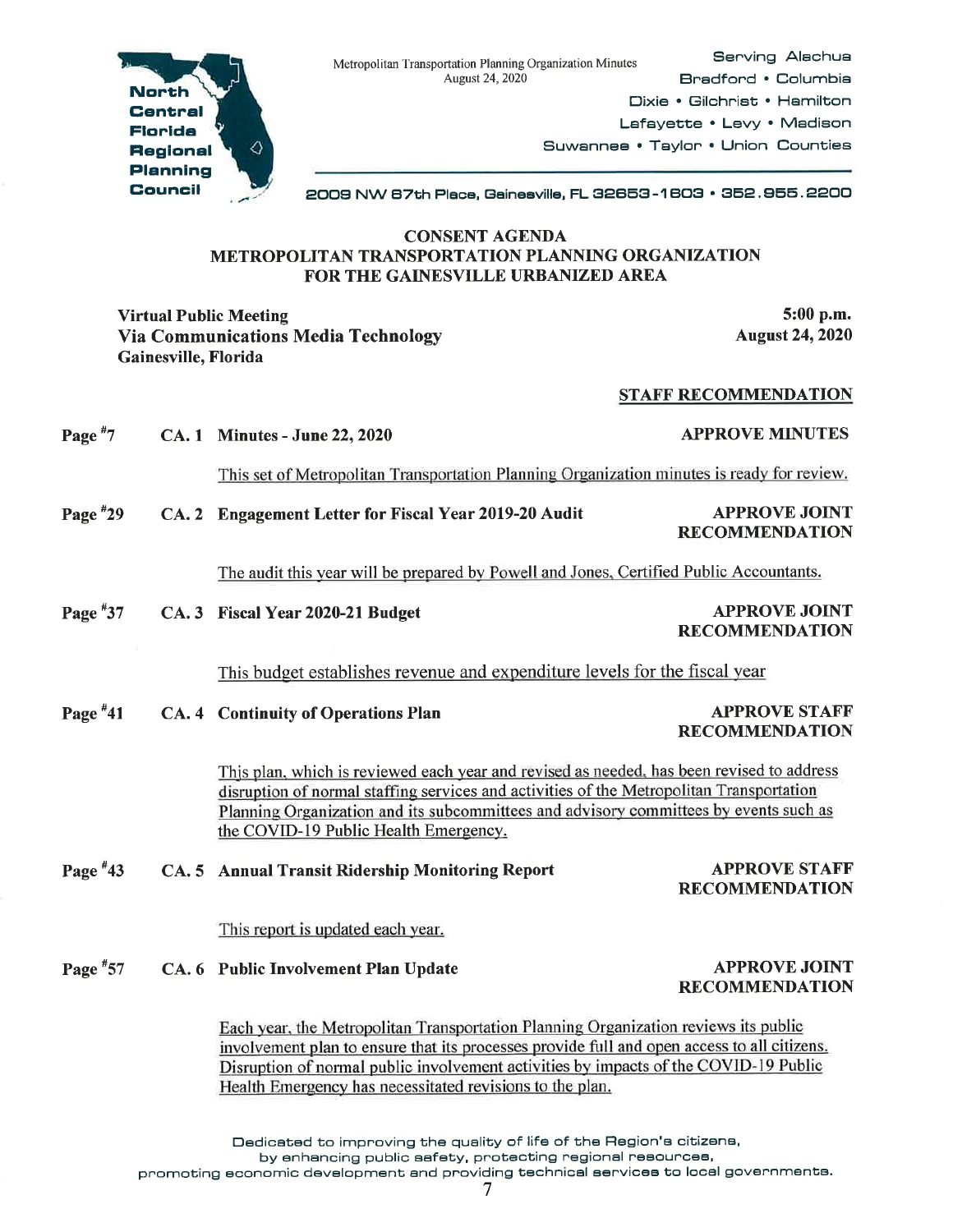#### Page #59 CA. 7 Year 2045 Long-Range Transportation Plan Public Participation Plan Amendment

#### APPROVE JOINT RECOMMENDATION

The impacts of the COVID-19 Public Health Emergency has necessitated revisions to the Public Participation Plan which describes public involvement processes and activities for the preparation of the long-range transportation plan update. These revisions are consistent with the Public Involvement Plan update and describe public participation mitigation strategies used during the preparation of the long-range transportation plan update.

#### Page #61 CA. 8 Alachua Countywide Bicycle-Pedestrian Master Plan Request for Proposal APPROVE STAFF RECOMMENDATION

The request for proposal includes a scope-of-work developed by the Alachua Countywide Bicycle-Pedestrian Master Plan Steering Committee for solicitation of consulting services.

#### Page #63 CA. 9 Alachua Countywide Bicycle-Pedestrian Master Plan Interlocal Agreement APPROVE STAFF RECOMMENDATION

An interlocal agreement has been prepared concerning the financial contributions by Alachua County, City of Gainesville and the University of Florida for the preparation of the Alachua Countywide Bicycle-Pedestrian Master Plan.

#### Page #69 CA. 10 Completion of the Metropolitan Transportation FOR INFORMATION ONLY Planning Certification Process

The Florida Department of Transportation has recertified the Metropolitan Transportation Planning Organization for the Gainesville Urbanized Area metropolitan transportation planning process.

Page #73 CA. 11 Trail Town Program Update FOR INFORMATION ONLY

> The City of Gainesville has been recognized as a Trial Town by the Florida Greenways and Trails Council.

# Page #77 CA. 12 Florida Transportation Plan Vision Element FOR INFORMATION ONLY The Florida Department of Transportation has published the Florida Transportation Plan Vision Element.

Page #99 CA. 13 Florida Metropolitan Planning Organization FOR INFORMATION ONLY Advisory Council - 2020 Legislative Session Summary

> The Florida Metropolitan Planning Organization Advisory Council has provided a copy of its 2020 Legislative Session Summary.

Page #109 CA. 14 Transportation Disadvantaged Program - Status Report NO ACTION REQUIRED

> The Metropolitan Transportation Planning Organization has requested regular status reports concerning this program.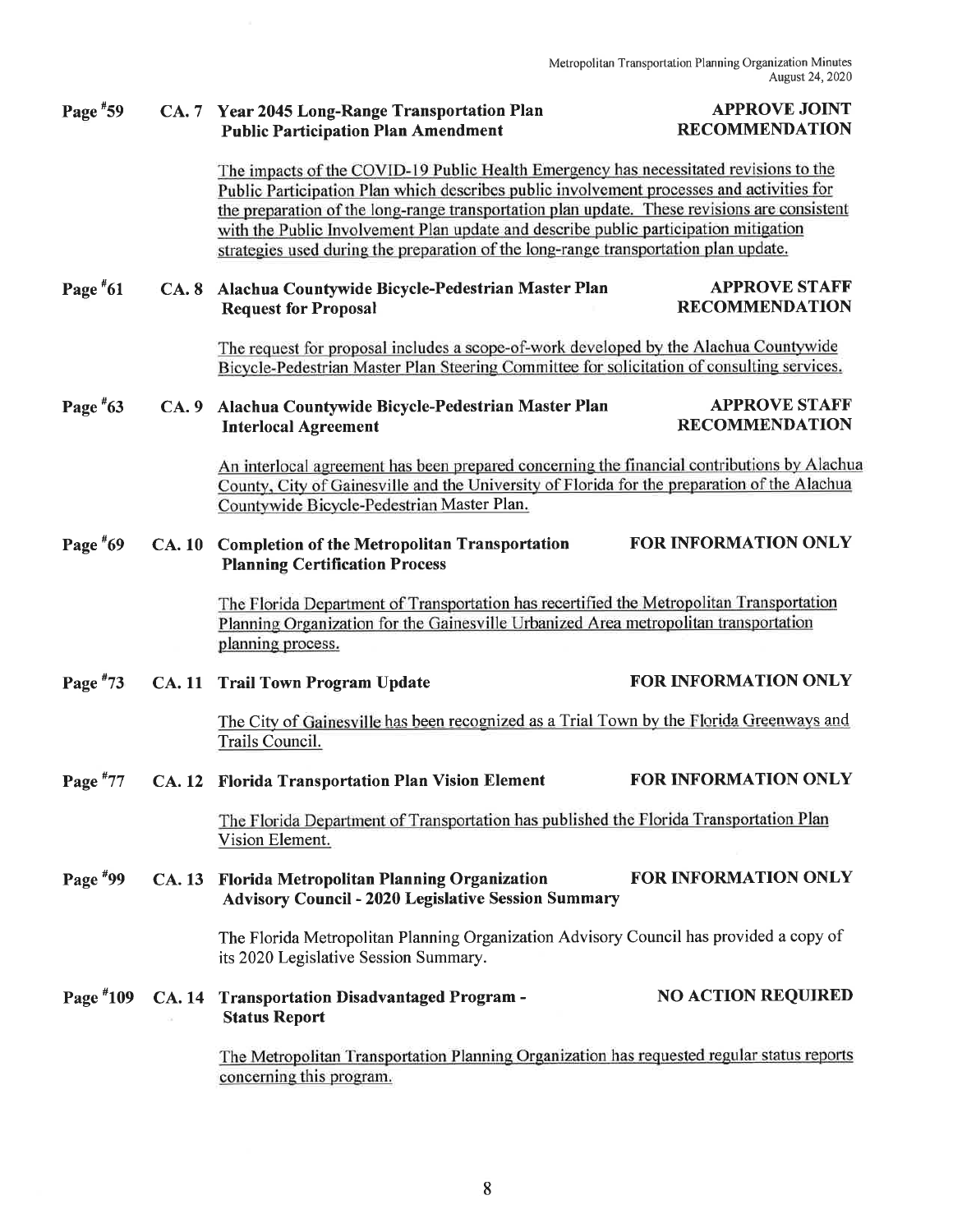#### EXHIBIT 1

#### YEAR 2045 LONG-RANGE TRANSPORTATION PLAN ADOPTED COST FEASIBLE PLAN PROJECTS

|                | <b>Rank Score</b>                                                | <b>Facility</b>                                      | <b>From</b>                          | <b>To</b>                                                       | <b>Proposed Modification</b>                                                                                                                                    | Project<br>Length<br>in Miles | <b>Total Cost (S)</b><br>in Millions) |  |  |  |
|----------------|------------------------------------------------------------------|------------------------------------------------------|--------------------------------------|-----------------------------------------------------------------|-----------------------------------------------------------------------------------------------------------------------------------------------------------------|-------------------------------|---------------------------------------|--|--|--|
|                | Florida Transportation Plan Strategic Intermodal System Projects |                                                      |                                      |                                                                 |                                                                                                                                                                 |                               |                                       |  |  |  |
|                |                                                                  | Interstate 75                                        | Marion Countyline                    | <b>Williston Road</b>                                           | Managed Lanes                                                                                                                                                   |                               | \$280.3                               |  |  |  |
|                |                                                                  | Interstate 75                                        | Williston Road                       | NW 39th Avemue                                                  | Managed Lanes                                                                                                                                                   | Ξ                             | \$487.1                               |  |  |  |
|                |                                                                  | Interstate 75                                        | NW 39th Avemue                       | U.S. Highway 441                                                | Managed Lanes                                                                                                                                                   | ٠                             | \$20.0                                |  |  |  |
|                |                                                                  | Interstate 75                                        | At: Williston Road                   |                                                                 | Interchange Modification                                                                                                                                        | ₩                             | \$18.1                                |  |  |  |
|                |                                                                  |                                                      |                                      |                                                                 | Transit Project Revenues - Federal Transit Administration Formula Grant and State Transit Block Grant                                                           |                               |                                       |  |  |  |
|                |                                                                  | Regional Transit System                              | At: Systemwide                       |                                                                 | Transit Development Plan Implementation                                                                                                                         |                               | 66.7                                  |  |  |  |
|                |                                                                  |                                                      |                                      | <b>Bicycle and Pedestrian Projects (Ten Percent Allocation)</b> |                                                                                                                                                                 |                               |                                       |  |  |  |
|                |                                                                  | <b>Bicycle and Pedestrian</b><br>Project "Box Funds" | At: Gainesville Metropolitan<br>Area |                                                                 | Proposed Alachua Countywide Bicycle-Pedestrian Master<br>Plan Implementation                                                                                    |                               | 20.2                                  |  |  |  |
|                |                                                                  |                                                      |                                      | <b>Cost Feasible Plan-Eligible Congested Corridors</b>          |                                                                                                                                                                 |                               |                                       |  |  |  |
| $1*$           | 21.3                                                             | NW 83rd Street                                       | NW 23rd Avenue                       | NW 39th Avenue                                                  | Widen to 4 lanes/2 dedicated transit lanes                                                                                                                      | 1.0                           | \$10.6                                |  |  |  |
| $\sqrt{2}$     | 19.6                                                             | NW 23rd Avenue                                       | NW 59th Terrace                      | NW 83rd Street                                                  | New Construction 3 lane Complete Street/replace 2 lane rural<br>section                                                                                         | 1.5                           | \$11.2                                |  |  |  |
| $\overline{3}$ | 17.6                                                             | SW 62nd Boulevard                                    | SW 20th Avenue                       | Clark Butler Boulevard                                          | Widen to 4 lanes, with bridge with dedicated transit lanes;<br>median included                                                                                  | 0.25                          | \$17.0                                |  |  |  |
| $\overline{4}$ | 17.4                                                             | NW 98th Street                                       | Newberry Road                        | NW 39th Avenue                                                  | New construction 4 lanes/ replace a 2 lane rural section                                                                                                        | 2.0                           | \$24.8                                |  |  |  |
| 5              | 16.6                                                             | NW 8th Avenue (SR 20)                                | NW 6th Street                        | Main Street                                                     | Two Lane reduction/Complete Streets                                                                                                                             | 0.4                           | \$2.5                                 |  |  |  |
| $6*$           | 14.6                                                             | Ft. Clark Boulevard                                  | Newberry Road                        | NW 23rd Avenue                                                  | Widen to 4 lanes plus 2 dedicated transit lanes                                                                                                                 | 1.0                           | \$10.6                                |  |  |  |
| 7              | 14.3                                                             | <b>SW</b> 20th Avenue                                | SW 62nd Boulevard                    | SW 34th Street                                                  | New construction 4 lanes/ replace a 2 lane rural section with<br>replacement of current bridge due to deficiency with bridge<br>that spans over SW 38th Terrace | 1.75                          | \$46.5                                |  |  |  |
| 8              | 14.2                                                             | NW 23rd Avenue                                       | NW 83rd Street                       | Ft. Clarke Boulevard                                            | New construction 4 lanes/ replace a 2 lane rural section,<br>including bridge over $1-75 +$ Transit Pre-emption Provisions                                      | 0.4                           | \$16.1                                |  |  |  |
| 9              | 14.2                                                             | SW 62nd Boulevard                                    | Newberry Road                        | SW 20th Avenue                                                  | Widen to 4 lanes, with dedicated transit lanes; median included                                                                                                 | 1.50                          | \$31.3                                |  |  |  |

\* Does not include local funding for right-of-way and dedicated transit lane construction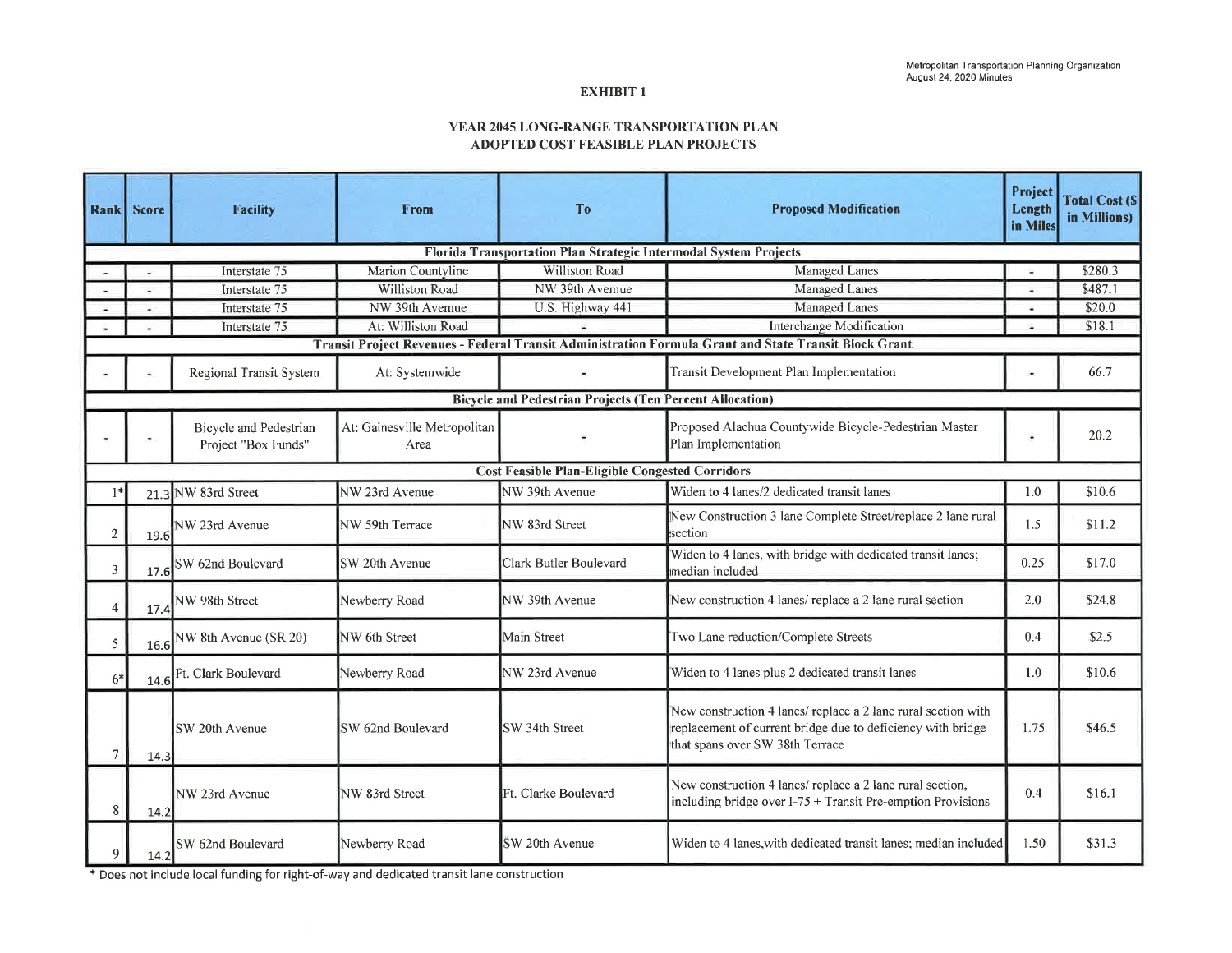#### **EXHIBIT2 Discretionary Funding-Eligible Projects**

| <b>Facility</b>                              | From                  | To                          | <b>Proposed Modification</b>                                                                                    | <b>Total</b> |
|----------------------------------------------|-----------------------|-----------------------------|-----------------------------------------------------------------------------------------------------------------|--------------|
| Transit Modifications*                       | Various               | Various                     | Various                                                                                                         | 23.4         |
| Bicycle and Pedestrian Modifications*        | Various               | Various                     | Various                                                                                                         | 23.4         |
| Tower Road Park-and-Ride                     | AT: SW 8th Avenue     |                             | <b>Construct Park-and-Ride</b>                                                                                  | 21.2         |
| SW 57th Road                                 | SW 75th Street        | SW 63rd Boulevard           | New Construction, 2 lanes                                                                                       | 17.8         |
| NW 83rd Street Extension                     | Millhopper Road       | Santa Fe Northern Boundary  | New 2 lane roadway                                                                                              | 14.6         |
| SW 91st Street / SW 73rd Avenue<br>Extension | Archer Road           | SW 88th Street              | New Construction, 2 lanes                                                                                       | 14.5         |
| Archer Road (SR 24)                          | Parker Road           | SW 75th Street (Tower Road) | New construction 4 lanes/replace a 2 lane rural section                                                         | 14.1         |
| SW 8th Avenue                                | SW 91st Street        | SW 20th Avenue              | New construction 4 lanes/replace a 2 lane rural section                                                         | 14.1         |
| NW 23rd Avenue                               | NW 98th Street        | NW 55th Street              | New construction 4 lanes/replace a 2 lane rural section                                                         | 11.3         |
| NW 23rd Boulevard                            | NW 22nd Street        | NW 13th Street              | New construction 4 lanes/replace a 2 lane rural section,<br>including the widening of bridge over Hogtown Creek | 11.3         |
| NW 34th Street (SR 121)                      | NW 31st Boulevard     | NW 53rd Avenue              | New construction 4 lanes/replace a 2 lane rural section                                                         | 11.3         |
| NW 34th Boulevard (SR 121)                   | NW 53rd Avenue        | NW 77 Avenue                | New construction 4 lanes/replace a 2 lane rural section                                                         | 11.2         |
| SW 23rd Terrace                              | <b>Williston Road</b> | Hull Road                   | New construction 4 lanes/replace a 2 lane rural section                                                         | 11.1         |
| SW 24th Avenue                               | SW 43rd Street        | SW 34th Street              | Widen to 4 lanes                                                                                                | 11.1         |
| SW 39th Boulevard                            | <b>Archer Road</b>    | SW 34th Street              | Widen to 4 lanes                                                                                                | 11.1         |
| Hull Road                                    | SW 20th Avenue        | SW 43rd Street              | Two-Lane Extension                                                                                              | 10.9         |
| SW 63rd Boulevard/ SW 67th Avenue            | SW 24th Avenue        | <b>Archer Road</b>          | New Construction, 2 lanes                                                                                       | 10.8         |
| Williston Road (SR 331)                      | SW 40th Street        | SW 35th Drive               | New construction 4 lanes/replace a 2 lane rural section                                                         | 10.5         |
| NW 34th Street (SR 121)                      | W University Avenue   | NW 31st Boulevard           | New construction 4 lanes/replace a 2 lane rural section,<br>including the widening of bridge over Hogtown Creek | 7.6          |
| SW 35th Place                                | SW 34th Street        | SW 27th Street              | New construction 4 lanes/replace a 2 lane rural section                                                         | 7.5          |
| NW 23rd Avenue                               | Ft. Clarke Boulevard  | NW 98th Street              | New construction 4 lanes/ replace a 2 lane rural section                                                        | 7.5          |
| NW 53rd Avenue                               | NW 52nd Terrace       | Waldo Road (SR 24)          | New construction 4 lanes/ replace a 2 lane rural section                                                        | 7.4          |
| SW 75th Street (Tower Road)                  | SW 75th Court         | SW 8th Avenue               | Widen to 4 lanes                                                                                                | 7.4          |
| SW 4th Avenue                                | SW 13th Street        | SE 3rd Street               | Widen to 4 lanes                                                                                                | 7.4          |
| NW 23rd Avenue Extension                     | NW 98th Street        | NW 122nd Street Extension   | New Construction, 2 lanes                                                                                       | 7.2          |
| NW 23rd Avenue Extension                     | NW 122nd Street       | NW 143rd Street             | New Construction, 2 lanes                                                                                       | 7.2          |
| SW 20th Avenue I-75 Bridge                   | SW 62nd Avenue        | SW 52nd Avenue              | New construction 4 lanes/replace a 2 lane rural section,<br>including the widening of bridge over I-75          | 7.1          |
| NW 39th Avenue                               | SW 143rd Street       | NW 105th Street             | New construction 4 lanes/replace a 2 lane rural section                                                         | 3.8          |

\*This project is also listed in the adopted Year 2045 Cost Feasible Plan for Revenue-Forecasted funds.